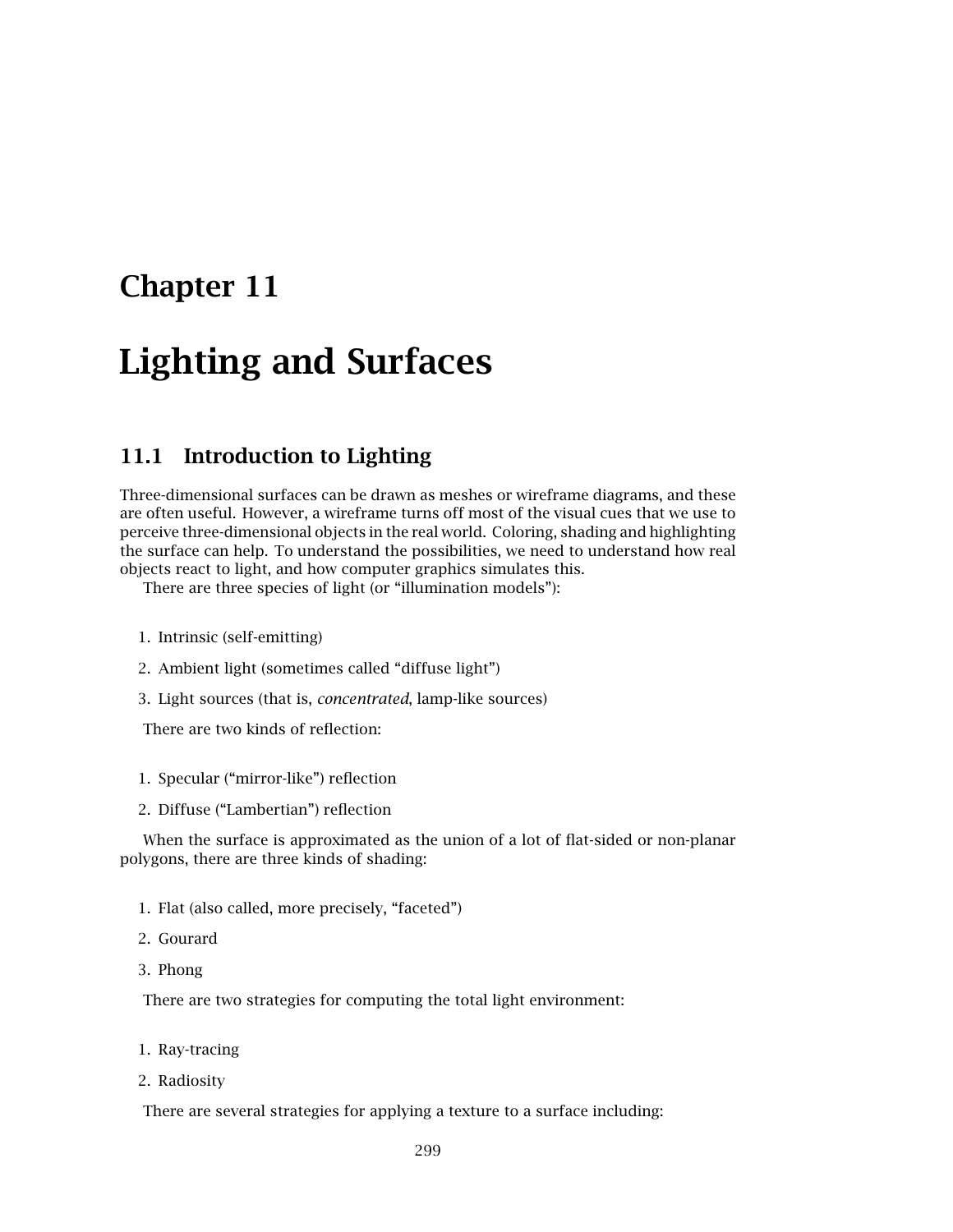- 1. Texture mapping
- 2. Bump mapping
- 3. Reflection mapping

In this chapter, we will discuss each of these in turn.

### **11.2 Lighting or Illumination Models**

A graphics window may display many objects, some of which are brightly illuminated and others which are in the shadows. It follows that to discuss lighting models, we must take it one-object-at-a-time.

"Intrinsic" light is the light emitted by the object itself, such as the glow from a TV screen, a light-emitting diode, or a star.

"Ambient" light is an illumination that seems to come from all sides. In the real world, light scatters off the walls of a room (or the ground) and then bounces off an object and then to our eyes. In scientific visualization, ambient light is usually assumed to be uniform, that is, to be coming with equal intensity from all directions. In photorealistic graphics, the ambient light is allowed to vary so that it is relatively intense in the directions subtended by walls painted in glossy white and relatively weak from dark, light-absorbing wood paneling. Ambinet light is sometimes also called "diffuse" light, which is rather misleading because it has nothing to do with diffusion.

"Light sources" are lamps, but lamps in the narrow sense of a source of oncescattered light that bounces directly off the object into our eyes. A real-world lamp is usually a source of both once-scattered light as well as multiply-scattered light. By convention, "light source" is used to describe the once-scattered light only while "ambient light" is applied to light that bounces off something other than the graphic object before reflecting, in the final scattering, from the object itself.

In photorealistic graphics, light sources can be extended objects, that is, the graphics calculation must allow for the fact that a fluorescent overhead light may be several feet long, and is most effective at lighting objects directly underneath. In scientific graphics, it is usual to pretend that all "light sources" are *point* sources, sufficiently far from the object that all rays fall onto it from a single angle in a spherical coordinate system centered on the middle of the object.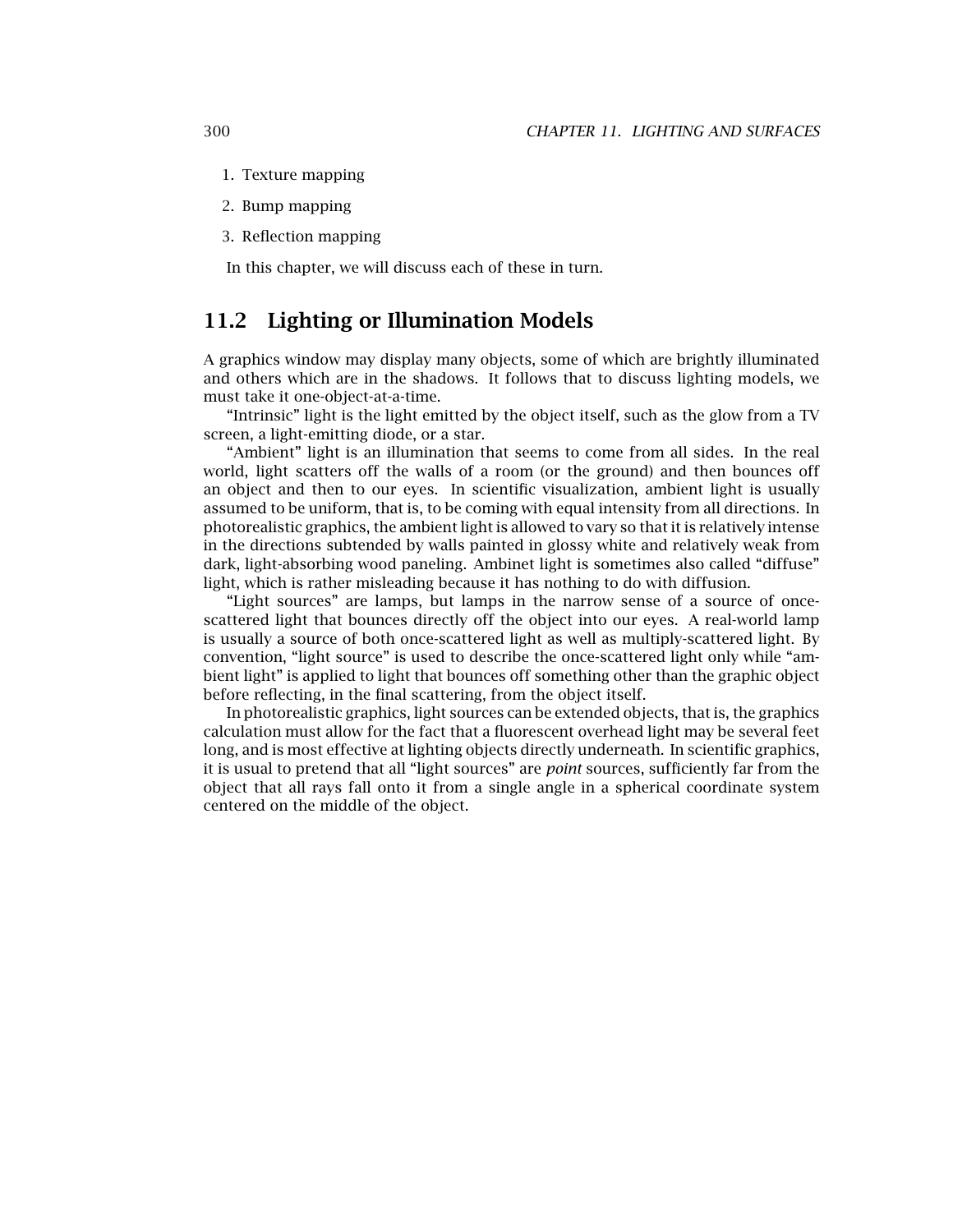

Figure 11.1: Schematic of the three sources of lighting for an object.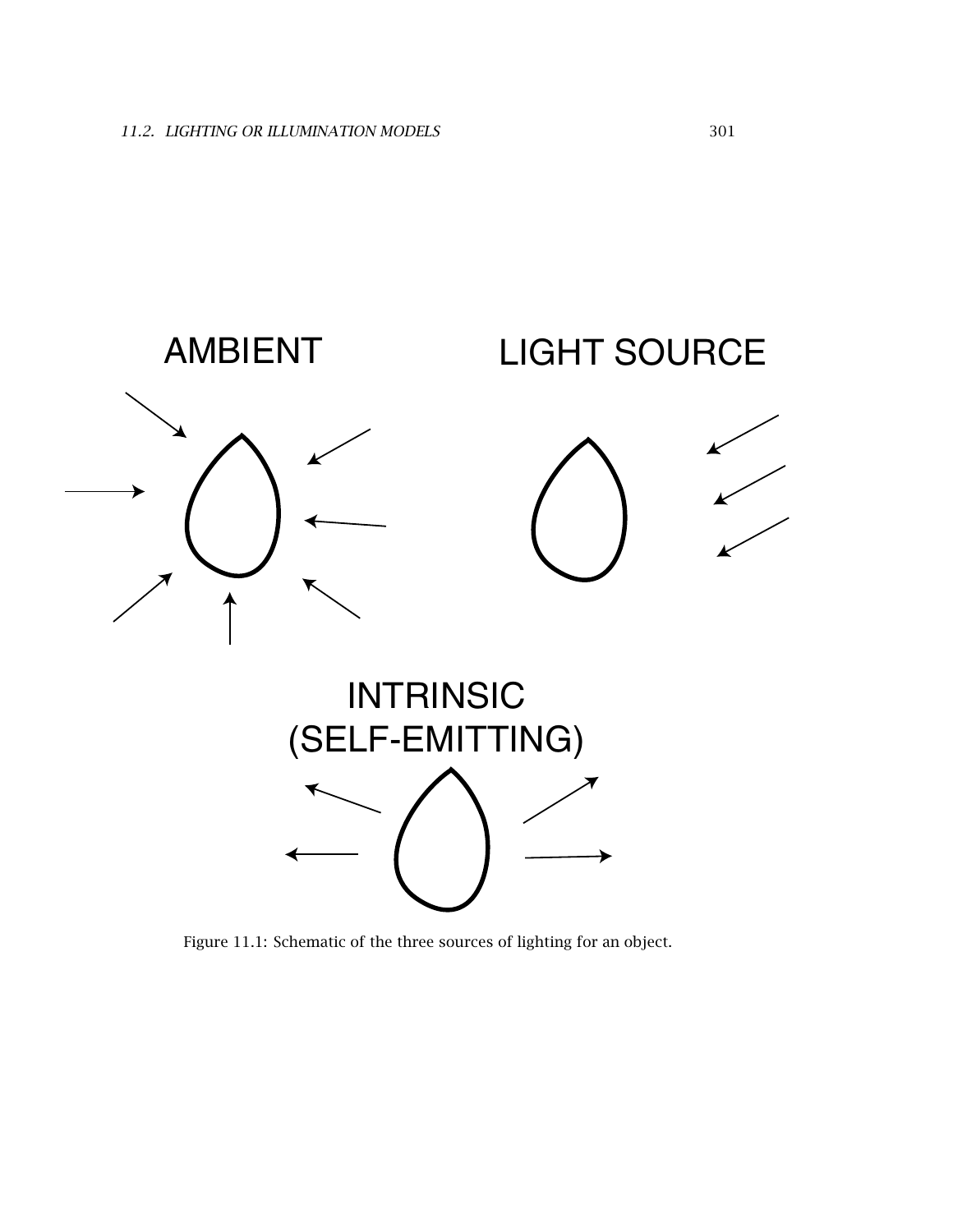### **11.3 Reflection**

The scattering of light from an object is usually described by considering two extreme cases: specular reflection and diffuse reflection. Real objects reflect light as a mixture of these two extremes, but by adding a little bit of diffuse reflection to a little bit of specular reflection in some object-dependent fashion, one can obtain a good approximation to the scattering from almost anything.

"Specular" is derived from the Latin "speculum", which means "mirror". If a line is drawn perpendicular to the surface (the "surface normal", shown in Fig. 11.2 as a dashed line) and the incoming ray makes an angle of  $\theta$  with the normal, then all the reflected light will also make an angle of  $\theta$  with the normal but on the opposite side.

If the object has a curved surface, then the eye will see only that part of the surface where the angle condition is satisfied. The bright reflection from that small part of the surface is a "highlight".

Real objects are never perfectly mirror-like; under a microscope, every surface is pitted with small peaks and valleys. These bumps scatter the light at all angles as illustrated in Fig. **??**. The intensity of the scattered light is

$$
I_{Lambert} = I_{source} k_d \cos(\theta) = I_{source} k_d \left( \mathbf{N} \cdot \mathbf{L} \right)
$$
 (11.1)

where  $I_{source}$  is the intensity of light from the source (as measured by the energy falling on a plane perpendicular to the incoming rays),  $k_d$  is the "diffuse-reflection" or "Lambertian coefficient", *θ* is the angle between the surface normal and the incoming light from the source; in the alternative form, **N** and **L** are the unit normal and a unit vector pointing at the light source, respectively, with the dot denoting the usual inner product of two vectors.

Lambertian reflection gives a "matte" finish to an object.

It is common to fudge the appearance of diffuse reflection by the empirical artifice of adding an exponent to the  $cos(\theta)$  term to modify the calculated reflection to

$$
I_{Lambert} = I_{source} k_d \left\{ \cos(\theta) \right\}^{n_d} \tag{11.2}
$$

where  $n_d$  is the "diffuse reflection exponent" or "Lambertian exponent". Taking  $n_d < 1$ gives a broader, more diffuse ring of light from the object whereas  $n_d > 1$  gives a more concentrated ring of light than the default  $n_d = 1$ .

A major difference between the two types of reflection is that in their purest form, the color of Lambertian reflection is the *color* of the *object*. In contrast, in specular reflection, the default color of the reflection is the *color* of the *light source*.

The specular-is-source-color assumption is accurate for plastic, but inaccurate for metal and velvet. The highbrow way to correct for this is to use either the Torrance-Sparrow or Cook-Torrance lighting models, which use a theory of microfacets and some physics. A lowbrow way is to provide the user with a tweakable parameter that makes the reflected color a weighted average of the object color and the light source color.

The usual (simplest) formula for specular reflection is

$$
I_{specular} = I_{source} k_s \left( \mathbf{N} \cdot \mathbf{H} \right)^{n_s}
$$
 (11.3)

where  $k_s$  is the specular reflection coefficient (which depends on the material the object is made of),  $n_s$  is the specular reflection exponent, and **H** is the "halfway" vector which is halfway between **L**, the vector pointing at the light source, and a vector **V** that points at the viewer's eye. If **H** is parallel to the surface normal **N**, then the viewer will see the highlight, so **H** is the known as the vector of "maximum highlights". (For a perfect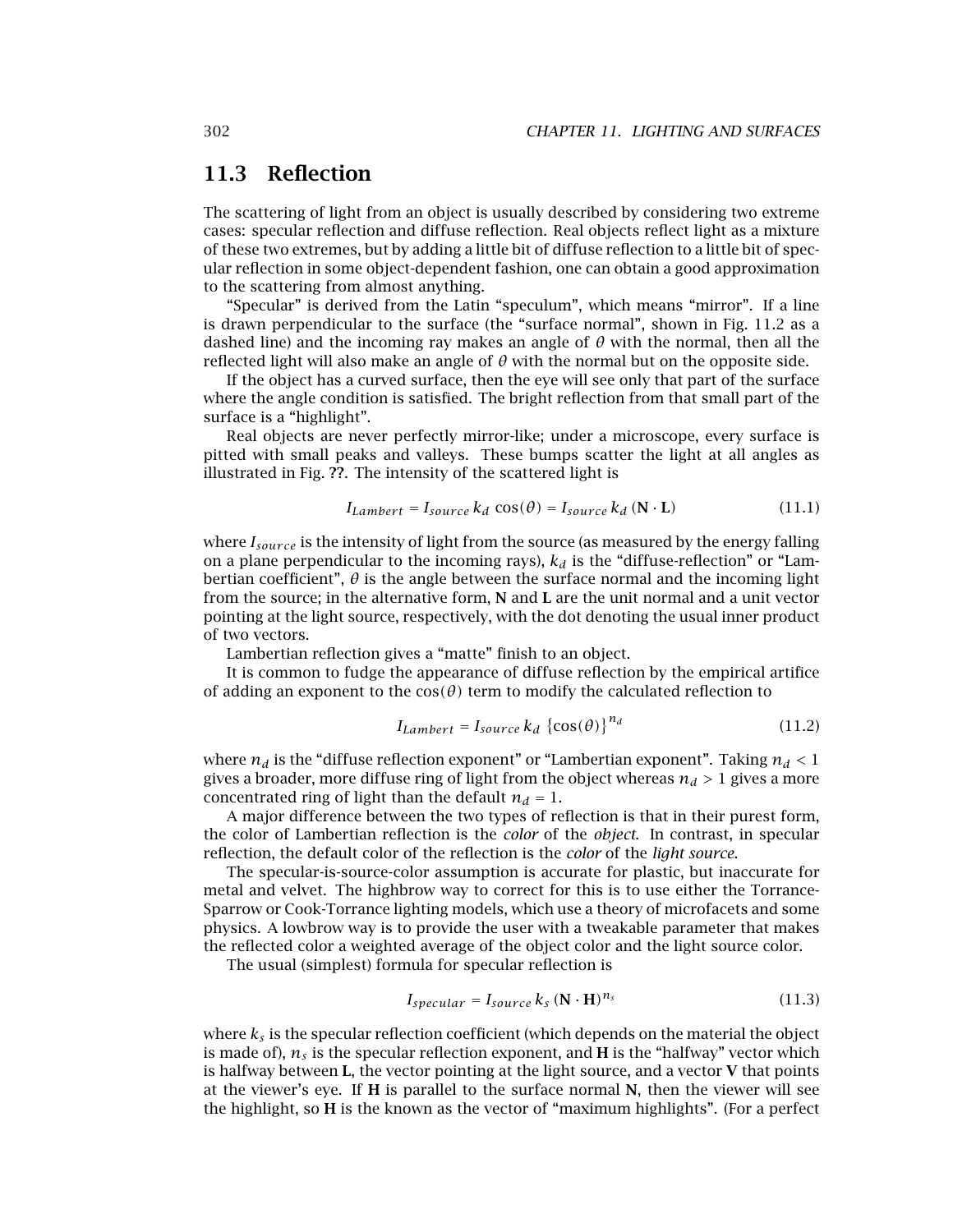mirror, **H** would be more precisely the vector of "only highlights" since that point of the surface would be invisible if **H** did not parallel **N**, but real lights are not point lights, and real surfaces are not perfectly mirror-like.)

### **11.4 Shading**

A scheme for applying color to the polygons of a surface is called a "shading" model. It might equally well be called a "coloring" model except that the methods are equally applicable to grayscale.

The simplest model is called "flat" or "faceted" shading. Flat shading means that the color or grayscale is uniform within each polygon. This is computationally cheaper than any of the other alternatives (except setting the face color equal to none, and thus reducing the surface to a mesh). However, unless the polygons are very, very numerous, there will be obvious discontinuities of color across the edges of each polygon.

In photorealistic graphics, this is almost always a BAD THING. In scientific or engineering graphics, it may be okay. If the object is a crystal, for example, the flat-sided facets are real, and color discontinuities actually make it easier for the viewer to perceive the true shape of the crystal.

Similarly, scientific graphics almost always allow the user the option of a black mesh to emphasize the edges between different polygons. Even when the model object has a smooth surface, the mesh and flat shading may be useful in identifying the subdomains of the finite element or spectral element that was used to compute fluid flow or elasticity or other properties of the surface.

Gouraud shading is the next step up in both photorealism and computational cost from flat shading. (This method is named after its inventor, Henri Gouraud, whose name rhymes with "Thoreau".) The first step is to compute the vertex normals, which are the normals to the surface at the vertices. Of course, a vertex is a "point", which casts serious aspersions on the concept of "perpendicular", which can be defined only relative to a surface. The vertex normal is defined by computing the normals to the surfaces of each of the faces that meet at a given vertex and then taking the average.

### Diffuse Reflection

### Specular Reflection



Figure 11.2: Two species of reflection. In diffuse or Lambertian reflection, the light scatters in all directions. However, the intensity of the reflection light is proportional to the intensity of the source multiplied by  $cos(\theta)$ , multiplied by a constant  $k_d < 1$  that depends on the reflectivity of the object.  $\theta$  is the angle between the incoming rays from the source and the surface normal, which is shown as the dashed line perpendicular to the surface, which is the horizontal thick line. In specular or "mirror-like" reflection, the reflected light is concentrated in a narrow angle which makes the same angle *θ* with the surface normal.